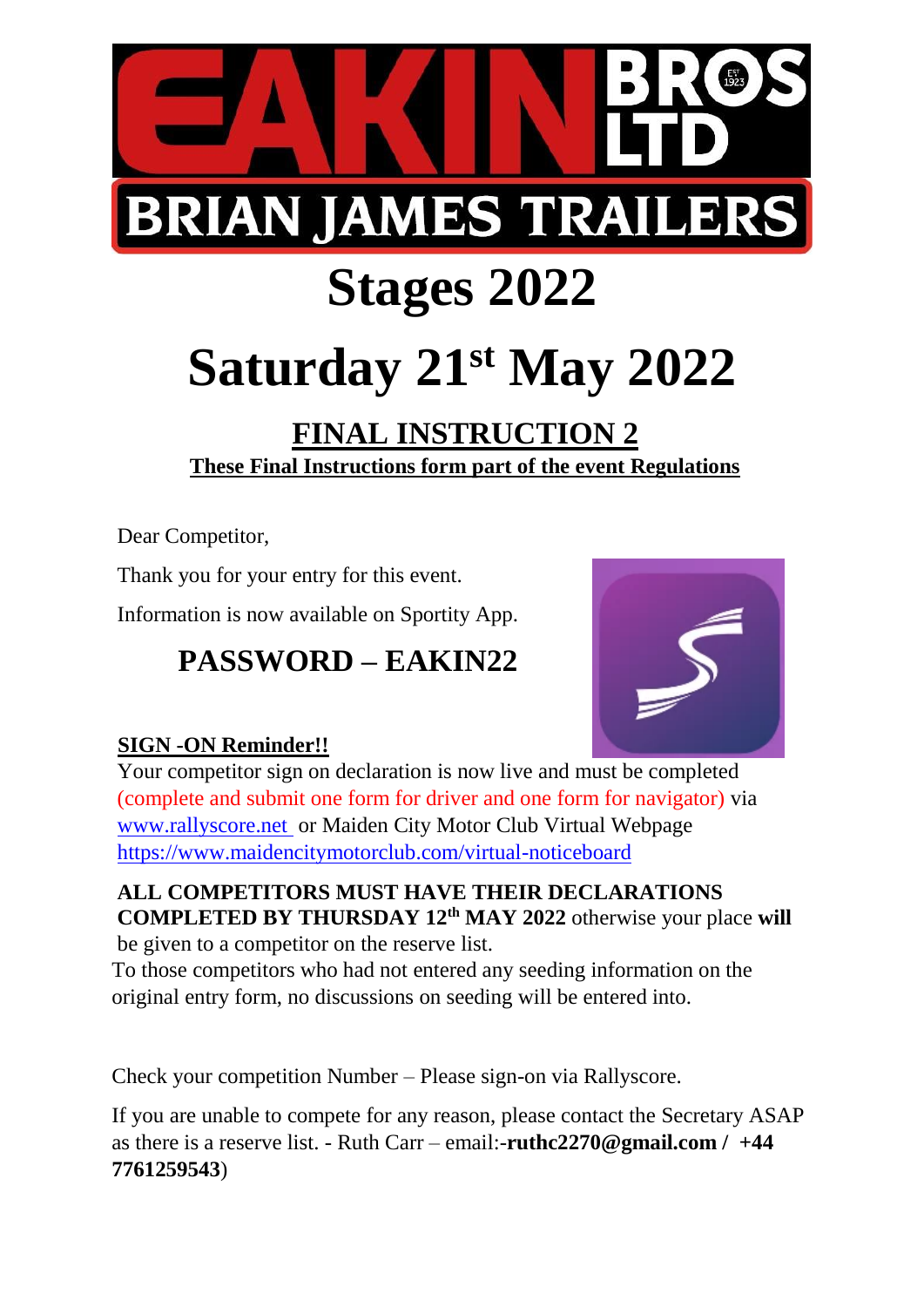## **CHANGE OF SCRUTINY VENUE – FRIDAY 20th May**

## **Circumstances have caused a change of venue for the Scrutiny on Friday 20th May, 2022.**

**Compulsory Scrutiny**

The NEW venue is **Eakin Bros Garage, Maydown Industrial Estate**, starting at **6pm to 9pm.**.

It is located at **N55°01'37.7" W7°14'58.6".**

At the Maydown Roundabout (near Renault Garage) on the A2 Clooney Road follow the



for Maydown. Turn right off the Maydown Road, ¼ ml from the roundabout into the Maydown Industrial



immediately right again and follow the road until see Eakin Bros. Garage, Scrutiny location.

**Please follow the marshal instructions.**

#### **SCRUTINEERING**

**Eakin Bros.** 

**Maydown Industrial Estate** 

Coordinates: 55.0270974, -7.2495600



Two marshals to manage the flow of cars in/out of the service bays



Please follow the

Marshals instructions in relation to parking.

- Gates open 6:00pm
- Gates close 10:00pm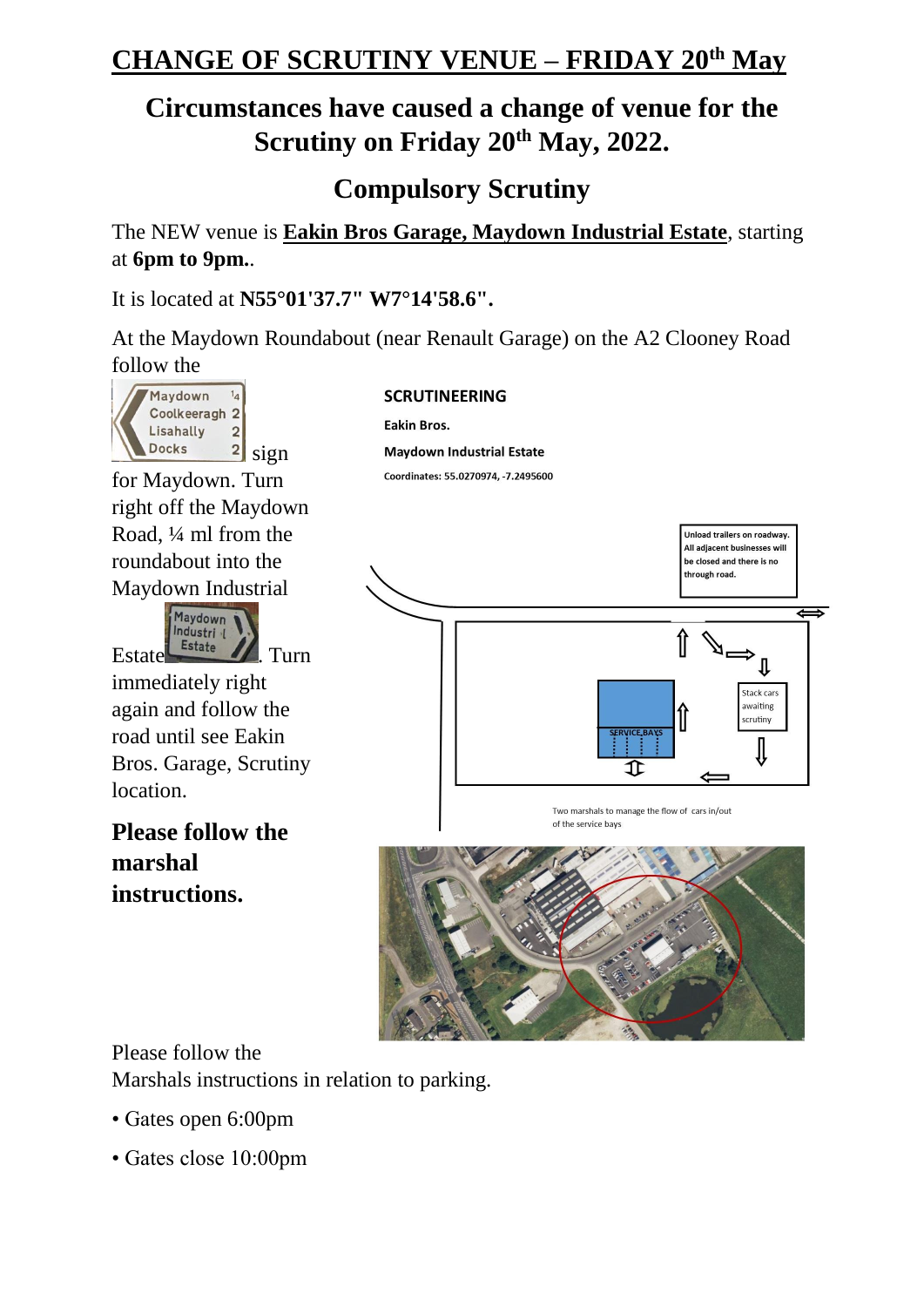- Door Squares and Decals (please have all fitted to the car)
- Tracker (Competitor will fit to the car Instructions available online)
- Noise Test & Scrutiny -
- Gates open at 18:00 hours on Friday  $20<sup>th</sup>$  May
- Rally cars must be presented in same condition as they intend to compete.
- All competitors are reminded that they must be able to produce; a Vehicle Registration document, a Motorsport UK/MI Vehicle Passport /Log Book, and a current MOT/NCT certificate where applicable. Vehicles registered outside the UK are subject to the MOT regulations that apply in their country of origin. Paper copies of MOT certificates and Car Tax must be available for inspection by the Scrutineers. Electronic copies of these documents produced on a phone or other electronic device are not acceptable.
- The Scrutineering Team will carry out full Scrutiny on ALL cars. Helmets, Clothing and Frontal Head Restraints must be produced for inspection.
- All cars must carry: OK/SOS board, Warning Triangle, Spill Kit.
- All reports, e.g. Non- Compliance, Noise Schedule, etc will be transferred digitally to the Stewards and the Clerk of the Course.
- Failure to attend scrutineering within the time specified  $=$ Disqualification.

## **AFTER FRIDAY SCRUTINY**

**Rally Cars and Trailers may proceed to Cumber, Claudy, via the Cumber Road B49. Rally Cars and trailers may be parked under direction in the designated spot in Claudy Service Area on Friday Night 20th May in Robinson's Concrete,**

**N54°53'58.5" W7°09'31.8", Robinson's Concrete, Cumber Claudy.**

Please park where Marshals direct your vehicle and trailer.

\*\*There is No insurance provided by the Robinson's of MCMC. Security will be provided\*\*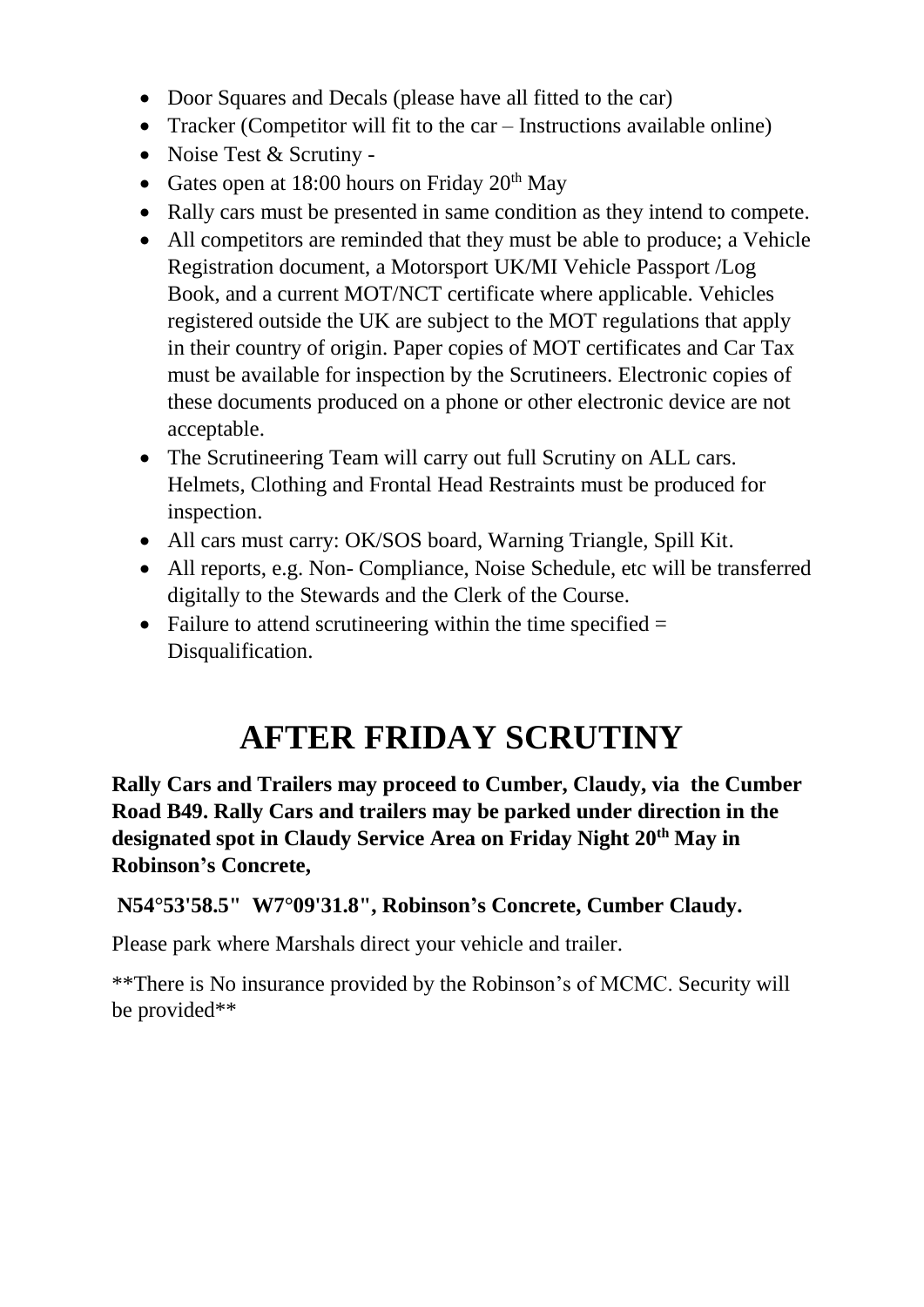## **Scrutiny on Saturday morning 21 st May, 2022**

### **Previously Arranged - Contact Secretary if you require Saturday morning Scrutiny**

Please park where Marshals instruct you to take your vehicle and trailer.

- Door Squares and Decals (please have all fitted to the car)
- Tracker (Competitor will fit to the car Instructions available online)
- Noise Test & Scrutiny -
- Gates open at 18:00 hours on Friday  $20<sup>th</sup>$  May
- Rally cars must be presented in same condition as they intend to compete.
- All competitors are reminded that they must be able to produce; a Vehicle Registration document, a Motorsport UK/MI Vehicle Passport /Log Book, and a current MOT/NCT certificate where applicable. Vehicles registered outside the UK are subject to the MOT regulations that apply in their country of origin. Paper copies of MOT certificates and Car Tax must be available for inspection by the Scrutineers. Electronic copies of these documents produced on a phone or other electronic device are not acceptable.
- The Scrutineering Team will carry out full Scrutiny on ALL cars. Helmets, Clothing and Frontal Head Restraints must be produced for inspection.
- All cars must carry: OK/SOS board, Warning Triangle, Spill Kit.
- All reports, e.g. Non- Compliance, Noise Schedule, etc will be transferred digitally to the Stewards and the Clerk of the Course.
- Failure to attend scrutineering within the time specified  $=$ Disqualification.

### **Change of Officials**

### **Chief Scrutineer is Paddy Heveron**

### **Change of Start Time**

### **The First Car will start at 09:45**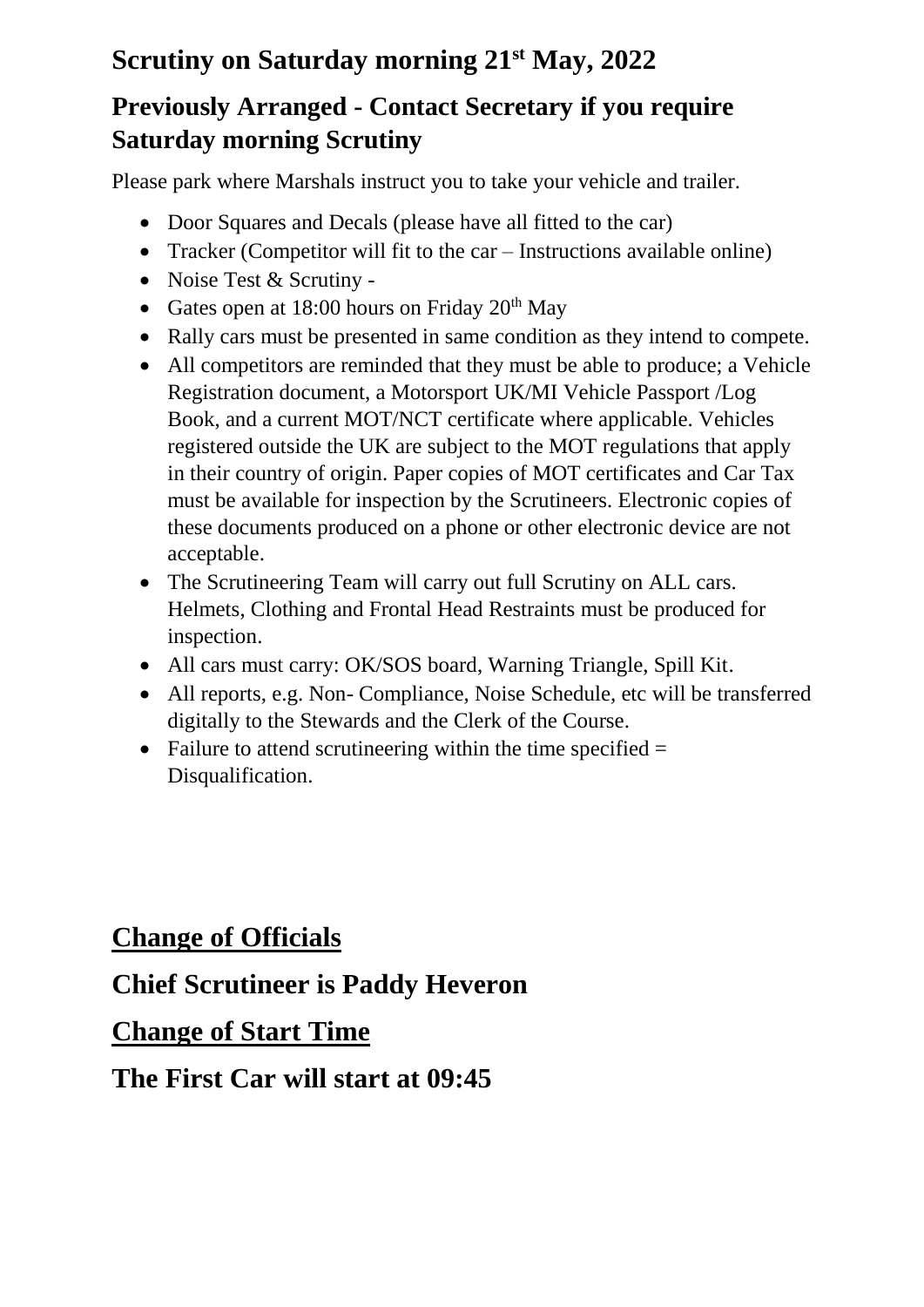#### **CHECK YOUR CLASS**

Competitors should ensure that they have entered in the correct class on the entry list. Failure to do this may result in you being excluded from the results of the event.

#### **LICENCES**

No licence application is possible on the day. Please upload licence for inspection through Rallyscore.

Any non-production of a licence, You will be referred to the Motorsport UK Steward of the event….This MAY result in a nonstart!

## **Drivers Briefing**

The Drivers briefing will take place 08:45am in the Service Park

**Timecards** 

These will be given out after Drivers Briefing

Start Times Saturday 16th October

These will be displayed on the Club Webpage / Rallyscore website.

Retirements

If you retire from the event, please have your timecards ready for collection by the Accountability car. Delaying the Accountability car while you look for your timecards can cause a delay in the rally time schedule.

Driving Standards Observers / Judges of Fact

Named Judges of Fact, appointed by the organisers, will be on duty throughout the recce and rally to observe and report any competitor considered to be in breach of regulations:

Judges of Fact are all named officials in the supplementary regulations, and in addition to this the following are also Judges of Fact:

Ian Connolly, Jude O'Neill, Gary Milligan, Stephen McCay, Brian Crawford, Patricia Laverty, Willie Wylie, Ruth Carr, Sarah Coyle, Gerry O'Doherty, John Keyes, Richard Finley, Alan McClellend, Elizabeth Devine, Paddy Heavron, Gillian Magee, Stephen McKeegan, Brenda Gordon, Liam Carton, Michael Gormley, Larry Harper, Paul Colhoun, Elkin Robinson, John Crumlish, Patrick McCollum, Barry Arundell, Kevin Lynam, Brian O'Kane, Caroline